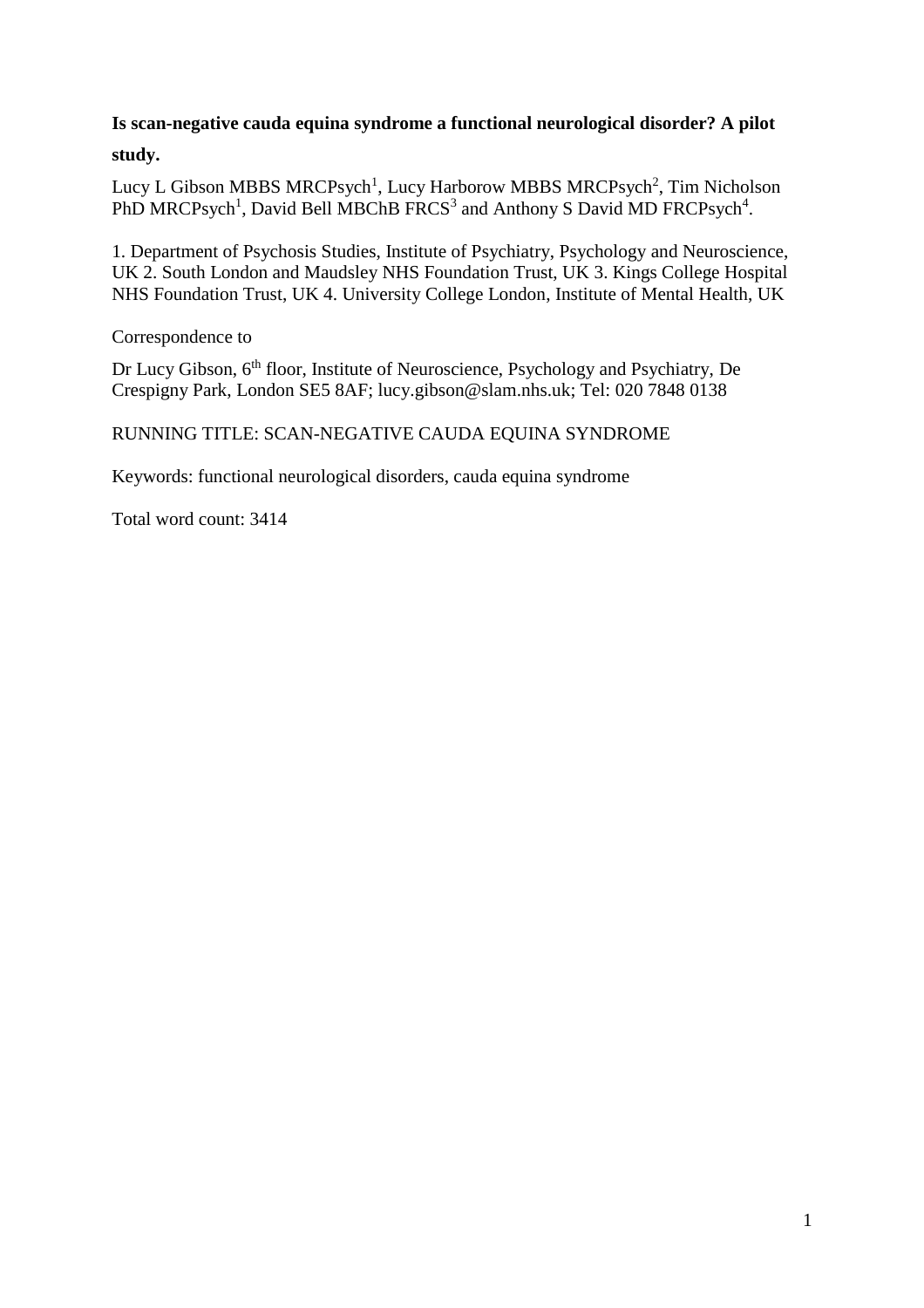# ABSTRACT

# BACKGROUND

Cauda equina syndrome (CES) is a neurosurgical emergency which warrants a lumbar MRI. Many patients with suggestive symptoms of CES have no radiological correlate. A functional (non-organic) aetiology has been proposed in some, but currently little is known about this patient group and their clinical outcomes.

# **METHODS**

At a tertiary referral centre, 155 adult patients underwent urgent lumbar MRI for suspected CES in one year from December 2014. Data regarding clinical symptoms and follow-up were obtained from records. Patients were divided into CES (n=25), radiculopathy (n=68) and scan-negative (SN) groups (n=62) from scans. Up to 3 years post-discharge, postal questionnaires were sent to patients with Owestry Disability Index, Pain Catastrophising score, PHQ-9, GAD-7, PHQ-15 and WSAS measures.

# RESULTS

No clinical symptoms were found to differentiate CES from SN patients. Functional comorbidities were significantly more common in SN patients but mental health diagnosis frequency did not differ. Follow-up was variable with no consistent referral pathways, particularly for the SN group. 33% (n=47) responded to postal questionnaires; high levels of pain, symptom chronicity and disability were ubiquitous but self-reported mental health diagnoses and PHQ-15 were higher for SN patients.

### **CONCLUSIONS**

Conflicting data suggests further research is needed to investigate the prevalence of mental illness and somatic symptoms in SN cases. SN patients have higher rates of co-morbid functional disorders and inconsistent referral pathways. Self-report measures indicate impaired quality of life across all groups. The low response rate limits the generalisability of findings but neuropsychiatric assessment and care pathway optimisation should be considered.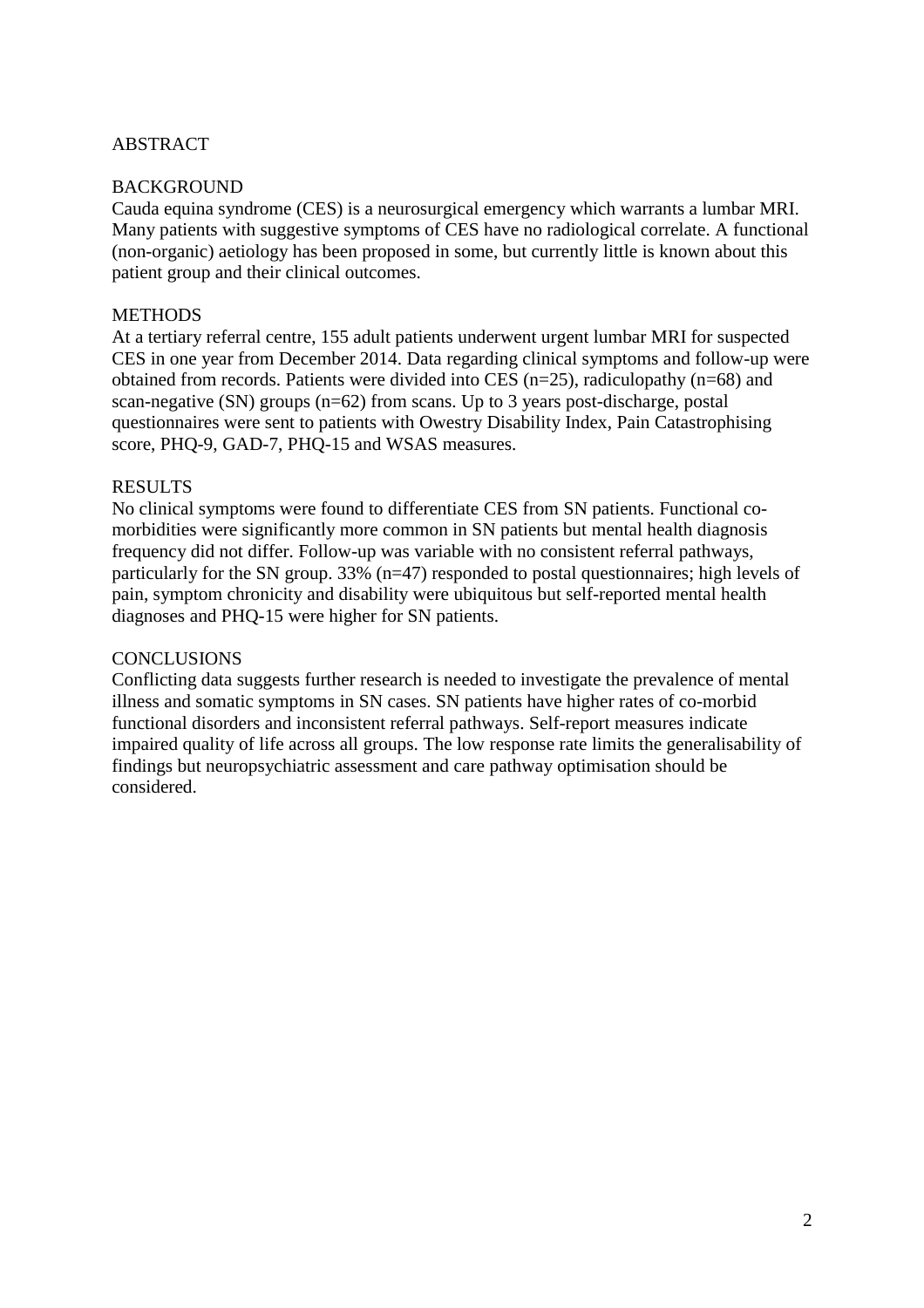#### INTRODUCTION

Cauda equina syndrome (CES) is a neurosurgical emergency caused by compression of the cauda equina nerve roots. The clinical presentation is variable but back pain with saddle anaesthesia, bladder, bowel or sexual dysfunction is highly suggestive and warrants an urgent lumbar MRI. A recent systematic review found 43-86% patients undergoing such scans have no structural pathology identified radiologically (1). These 'scan-negative' patients appear to be clinically indistinguishable from those with established CES, and no symptom, individually or in combination, has been found to reliably predict the presence of CES (2). The low correlation between symptoms and MRI necessitates scans in all patients (3- 5). Currently little is known about this scan-negative patient group; questions remain regarding the cause of their symptoms, their clinical course on discharge from hospital and how best to treat them.

A functional aetiology or functional neurological disorder (FND), where impairment arises without structural abnormality, may underpin the disability for some  $(2, 6)$ . While historically a psychological aetiology has been assumed to underpin FND, this has now largely been replaced by more nuanced biopsychosocial models (7). FND can cause almost any combination of neurological symptoms and as such can mimic almost any neurological disorder (8). Furthermore it is one of the commonest causes of neurological presentations, accounting for up to 30% of neurology outpatient consultations, such that it would be surprising if FND was not also encountered in neurosurgical settings like CES (9, 10). Indeed, in a prospective case series, 90% of scan-negative patients had a positive Hoover's sign, pointing to a functional aetiology, which was not present in any of the confirmed CES patients (6). Furthermore, the vulnerability to other functional disorders and higher rates of co-morbid mental health problems which are often seen with FND have also been found in scan-negative CES patients (11).

More detailed evaluation and longer follow-up are required to characterise this scan-negative group further, which would inform a range of clinical care pathways addressing their medical and psychiatric needs. We aimed to do this by collecting data retrospectively to include a period of follow up of 3 years to enable us to monitor the clinical evolution and impact on quality of life.

# **METHODS**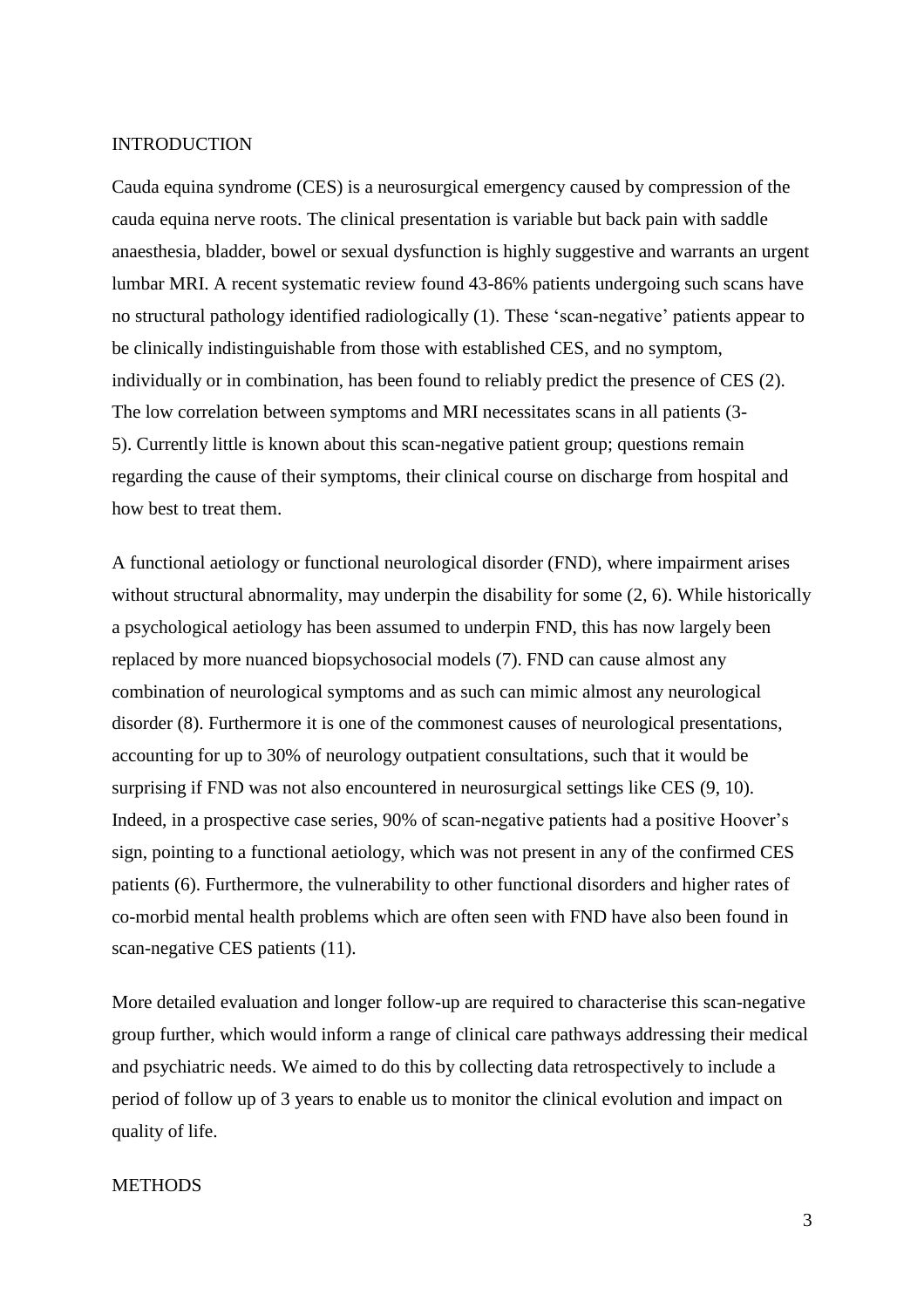This study received Health Research Authority approval from the West London Research Ethics Committee, the IRAS number is 222024. Informed consent was obtained from all patients completing a questionnaire in the follow-up study.

*Patients.* In one year from December 2014 to December 2015, 160 adult patients were identified from imaging records who underwent an urgent lumbar MRI for suspected CES in the emergency department at Kings College Hospital, a tertiary neurosurgery centre. 155 of these patients met the inclusion criteria with adequate clinical notes and no alternative cause identified accounting for their symptoms. Where more than one MRI was performed during this time scale, only the first was included.

Electronic records were retrospectively reviewed to identify demographic information, clinical symptoms, co-morbidities including functional and psychiatric diagnoses, 3 years of followup data and further MRI scans dating back to 2010. All available clinical notes, investigation requests and discharge summaries were used to collate these data. Data were collected regarding back pain, urinary symptoms: incontinence or retention (defined as >100ml post void residual volume), saddle anaesthesia, bowel incontinence or loss of anal tone, leg weakness, leg numbness and sciatica. As described above, five patients were subsequently excluded at this stage, two due to the insufficiency of their clinical records and three for whom, after reviewing their clinical notes or scan, it became apparent that an alternative diagnosis (multiple sclerosis in two and transverse myelitis for another) accounted for their presentation. *Figure 1.*

Postal surveys were sent to patients included in the follow up phase of the study except where they were repatriated to other local hospitals or self-discharged. Questionnaire measures included: the Owestry Disability Index (ODI), quantifying disability from back pain; PHQ-9, a standardised self-report depression screening questionnaire; GAD-7, a standardised selfreport anxiety screening questionnaire, PHQ-15; a standardised screening instrument for somatisation; the Work and Social Adjustment Scale (WSAS), a measure of impairment in functioning; Pain Catastrophizing score and questions about follow-up and other comorbidities. Several rounds of postal questionnaires were sent and telephone calls were also made to maximise rate of return. In a few cases, measures were completed over the telephone.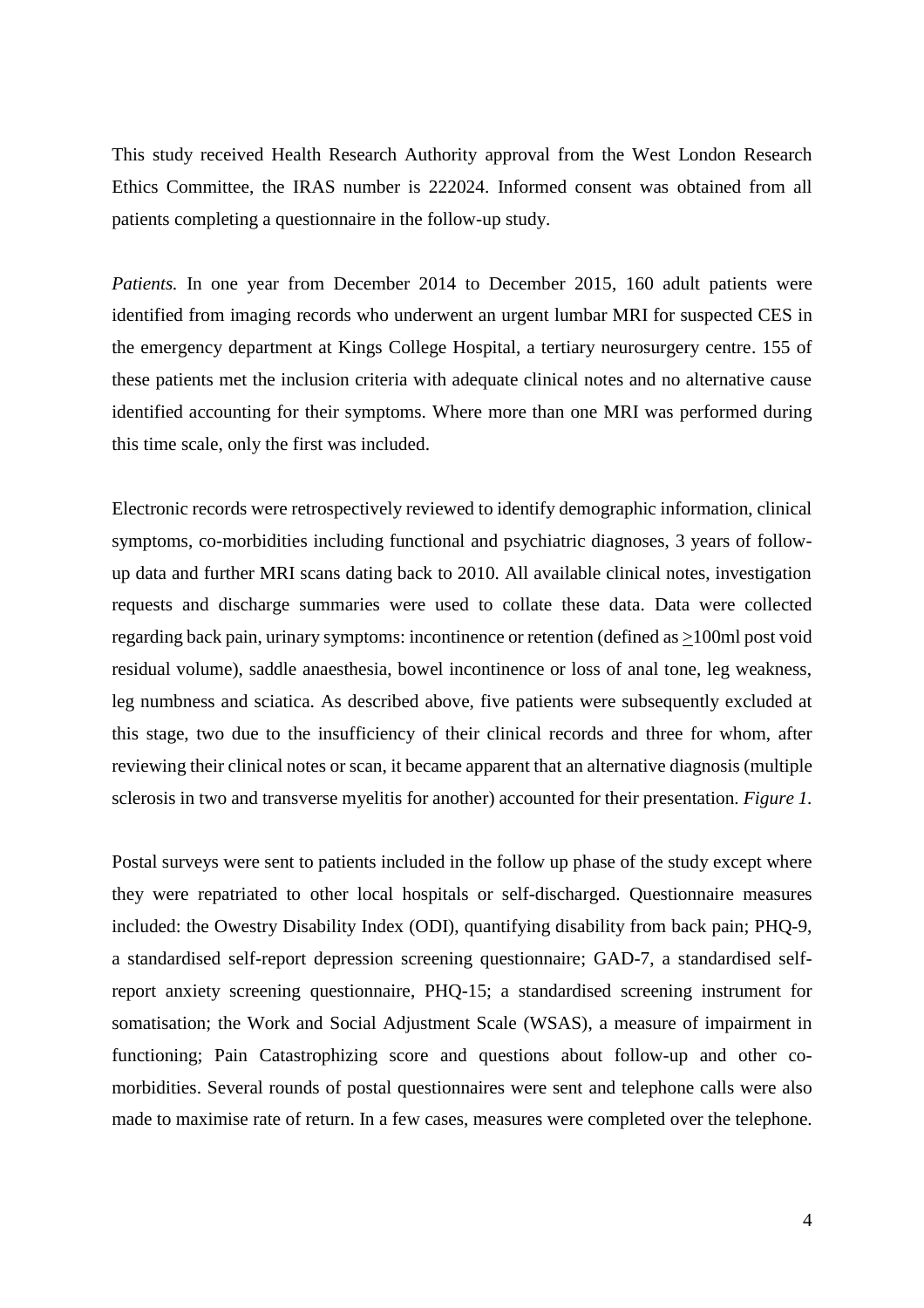*Definitions.* CES was defined clinically as per guidelines proposed by Fraser et al. requiring as a minimum perianal sensory loss, bladder, bowel or sexual dysfunction (12). Radiologically CES was classified based on the MRI reports; if crowding or effacement of the thecal sac was noted the patient was considered to have cauda equina syndrome. Those without cauda equina compression were divided into radiculopathy, where nerve root impingement or contact was present, and scan-negative (SN). The radiculopathy group was considered separate as the root compression may have contributed to neurological symptoms whilst not being sufficient to account for the full CES picture.

*Statistics.* Chi-squared or Fisher's exact two-sided tests were used to compare categorical data; the CES group was compared with the radiculopathy and SN groups separately. For continuous data, one way ANOVA was used to compare respective groups. Statistics were performed using SPSS.

*Figure 1. Flow chart of patient inclusion.* 

### RESULTS

CES was confirmed radiologically in only 25 patients (16%). The remaining scans showed evidence of radiculopathy (n=68, 44%) or were SN (n=62, 40%).

#### *Clinical presentation*

SN patients were significantly younger than those with CES (mean age 45 vs 55,  $p = 0.005$ ) and more likely to be female (77% vs  $48\%$ ,  $p = 0.007$ ). There was no individual symptom which was significantly more likely to occur in CES or SN groups. Bilateral sciatica and bilateral leg paraesthesia were significantly more common in patients with CES v radiculopathy (56% v 28%, p = 0.012; 28% v 7%, p = 0.014) but these were not distinguishing factors between CES and SN patients (56% v 37%, p =0.11; 28% v 24%, p = 0.74).

SN patients did present with significantly more functional co-morbidities, namely fibromyalgia, irritable bowel syndrome, dissociative seizures, chronic regional pain syndrome and non-cardiac chest pain than those with CES. There was no significant difference in frequency of reported mental health diagnoses documented between CES v radiculopathy or CES v SN groups. *Table 1.*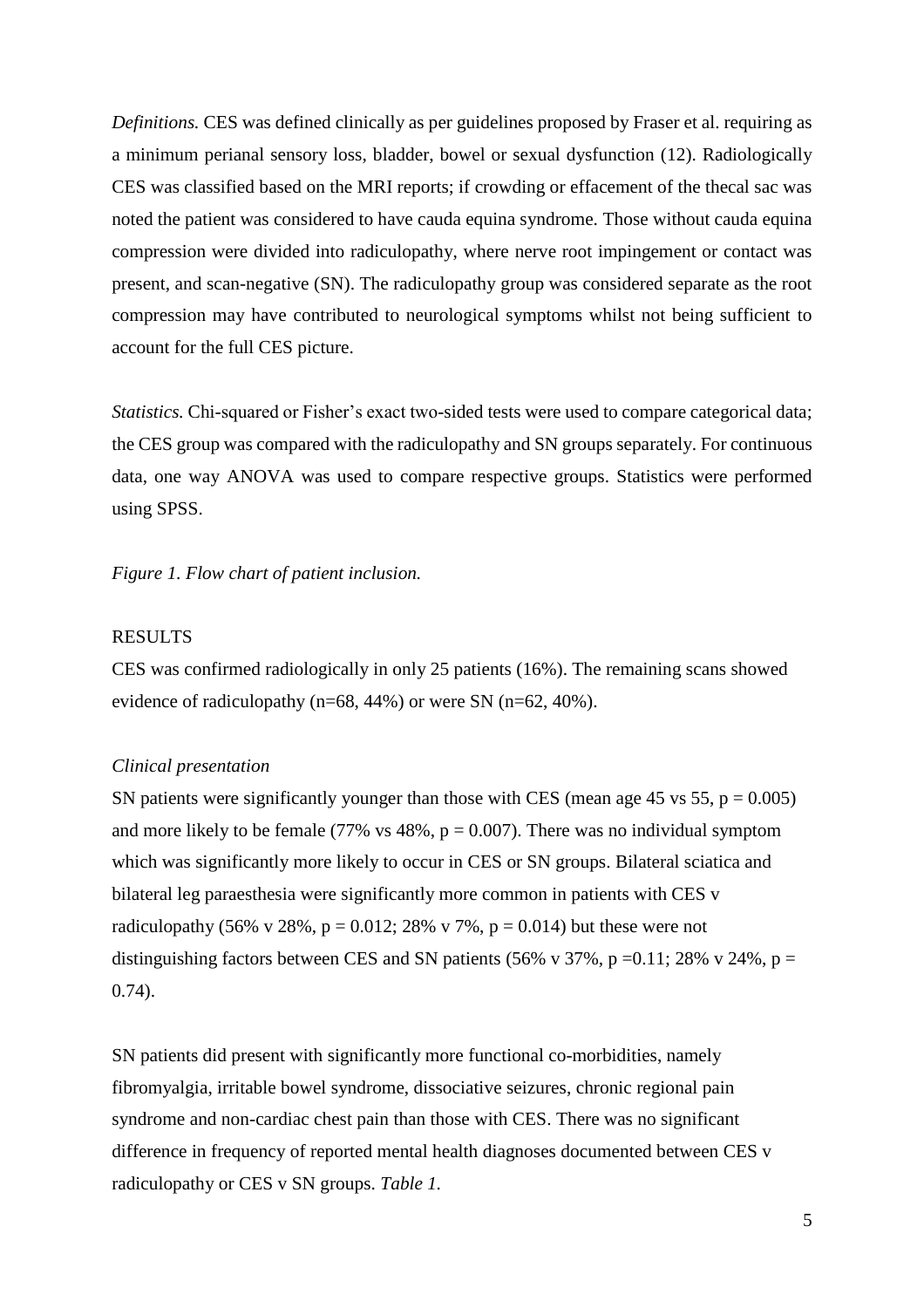#### **Follow up phase.**

Follow-up over three years was reviewed for all 155 patients. No follow-up data were available for 12 patients who were repatriated to other local hospitals or one patient who selfdischarged. Unsurprisingly, surgical intervention and neurosurgical follow up was significantly more common in the CES group versus the radiculopathy and SN groups, respectively (surgical intervention 84% vs  $31\%$ , and vs  $3\%$ ,  $p < 0.001$ ; neurosurgical followup 80% vs 38%, and vs 26%,  $p < 0.001$ ).

Two SN patients received a surgical intervention despite there being no compromise of the cauda equina or nerve roots. In one case this was due to a historical lumbar fracture and in a second the clinical indication stated was excessive level of pain reported. In the CES group, 7 surgeries were performed electively outside the 48 hour recommended window. In two cases this was due to patient choice, another was due to a complicating deep vein thrombosis, one surgery was arranged electively at a nearby specialist centre and the remaining three were due to the treating team believing the clinical presentation at the time did not warrant immediate intervention, often on the basis of recent similar imaging studies.

Pain clinic, urology follow up and physiotherapy were generally equally spread between the groups, with the exception of significantly more CES patients receiving urological follow up than patients with radiculopathy (28% vs. 7%,  $p = 0.03$ ). Those in the SN group were significantly more likely to receive either psychological input or no follow-up than those with CES (18% vs 0%, p < 0.05; 27% vs 0%, p< 0.01). *Table 2.*

*Table 2. 3 year follow up for suspected CES.* 

# **Survey responses.**

A third of all those contacted replied to the postal and telephone surveys (n=47, 33%). The response rate differed across the three groups with fewer patients in the radiculopathy group responding. The characteristics of those who did reply were similar to the overall group in terms of age and gender. High levels of self-reported pain and disability indexed by the ODI were seen across all groups (SN 49.2 v radiculopathy 29.8 v CES 36.4,  $p = 0.14$ ). Pain catastrophizing scores were uniformly high. The symptoms in those with radiculopathy and SN were no more likely to resolve than in those with CES; less than 10% of SN patients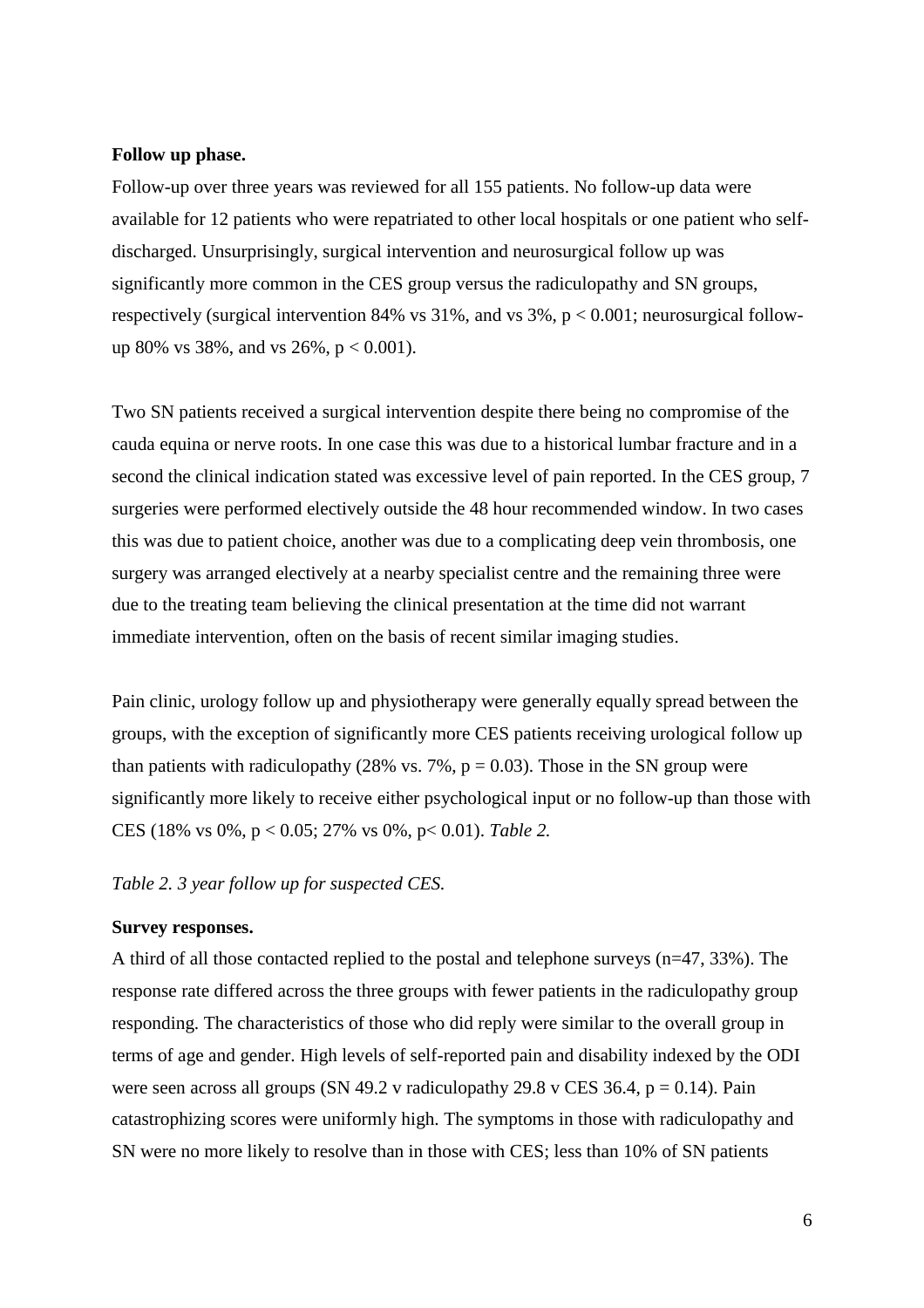reported symptom resolution at 3 years follow-up. All groups showed similar but major impairment in work and social functioning.

Mild to moderate levels of anxiety and depression were self-reported in the GAD7 and PHQ9 in all groups. However, the frequency of self-reported mental health diagnoses was significantly different across the groups with SN patients reporting the highest frequency (77% vs radiculopathy 57% vs CES 30%,  $p = 0.04$ ). In the PHQ 15, evaluating somatic symptoms, there were significant differences across the groups with SN patients reporting higher rates of somatisation (15.7 vs radiculopathy 11.9 vs CES 8.0, p = 0.01). *Table 3*.

#### *Table 3. Mean scores on self-report postal questionnaires.*

#### DISCUSSION

In this two-part study, consistent with previous studies, we found that individual clinical symptoms were unable to differentiate those with or without CES. Although not uniquely distinguishing, some demographic features such as younger age and female gender, were more commonly associated with SN patients, mirroring the demographics typical of FND where the gender bias can be as high as 3:1 (8). We did not find evidence of increased mental health diagnoses between the respective clinical groups recorded in case notes but functional co-morbidity was significantly more common in the SN group.

In those who returned the postal questionnaires, self-reported psychiatric comorbidity was significantly higher in SN patients vs. confirmed CES. The prevalence of self-reported mental health diagnoses in this group reached 77%, higher than both general population levels and those seen in studies of chronic back pain where a high level of psychiatric comorbidity is known to coexist (13). It is also markedly higher than the clinician reported prevalence across the whole SN group at admission, which was closer to 20%. Selection bias in those responding (and clinical under-detection) are likely to underpin this finding. Mental health diagnoses are under recorded in emergency departments (14) and a previous study identified high rates of mental health disorders (approaching 50%) in a similar population of scan-negative patients (11). Regardless of the precise cause, such elevated rates of selfreported mental illness highlight the high level of subjective distress in at least a subset of this patient group. Indeed, in our survey responses, we found that SN cases had equivalent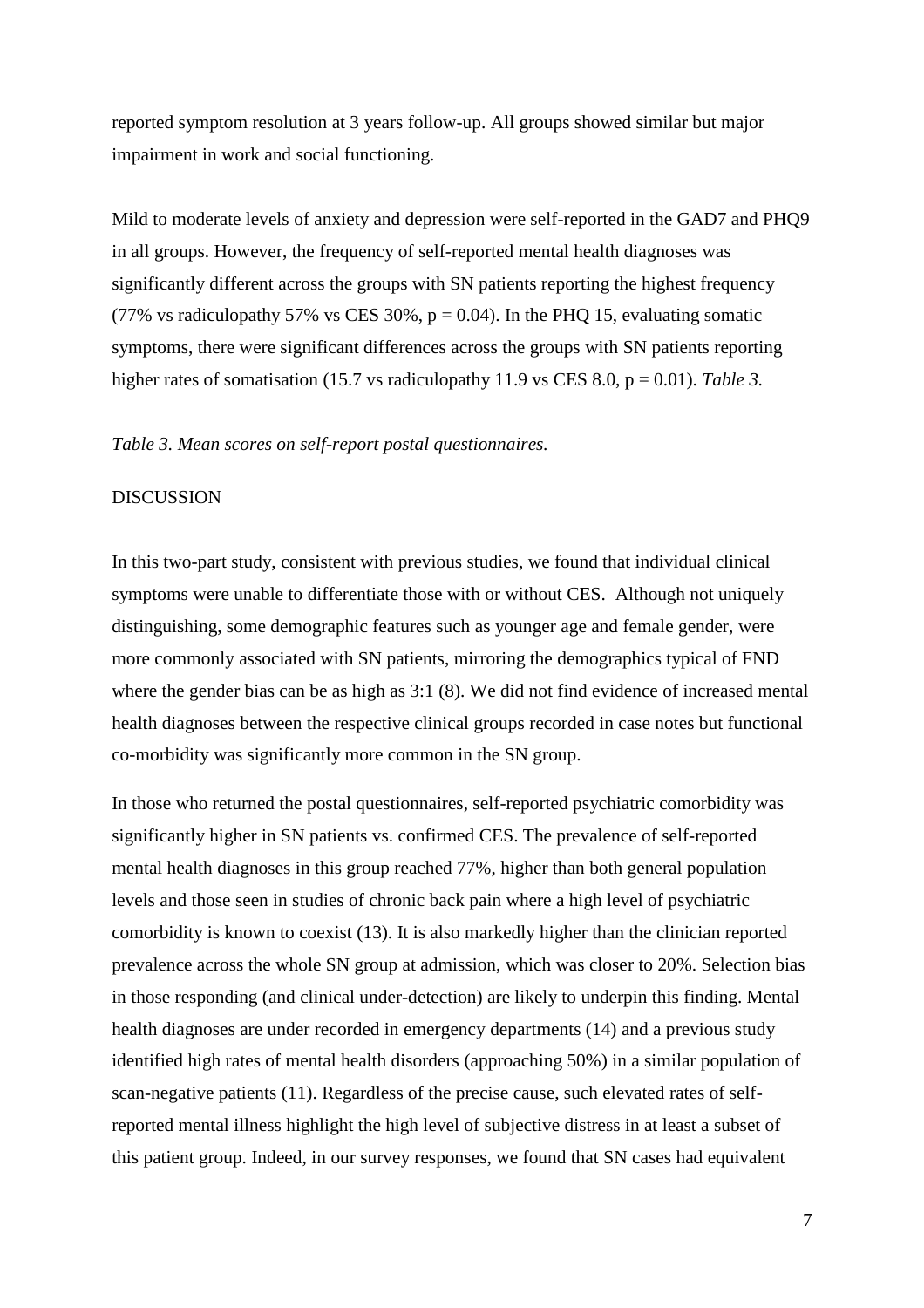high levels of pain, disability, distress and symptom chronicity impairments to those cases with identified structural aetiology. We also found moderate levels of anxiety and depression, indicated by the PHQ9 and GAD7, in all groups, suggesting this may be secondary to symptoms, rather than aetiologically related.

To date, few studies have looked at long-term patient outcomes in either SN patients or postsurgically in CES. Studies within the CES population have primarily focussed on symptomatic outcomes looking at bladder, limb and bowel function with less than 10% of studies measuring the impact on quality of life (15). This is despite a recent international consensus paper highlighting mood and social functioning as some of the most important outcomes for patients with CES (16). Studies that have measured quality of life outcomes in CES illustrate high levels of chronic pain impacting physical and social functioning albeit with low sample sizes (17). Indeed, a recent assessment of the long-term post-surgical outcomes found that over a quarter of patients were unable to return to full employment with significantly poorer physical outcomes overall compared with the population average (18). This on-going symptomatic burden is reflected in our broad self-report measures illustrating a chronic impairment to quality of life across all groups, giving important insight into the persistent disability experienced by a proportion of post-surgical CES patients. Future studies should aim to characterise this further with a wider range of outcome measures not restricted to physical symptoms.

The heavy symptomatic burden in people with CES is not reflected in current clinical care pathways. This is particularly apparent for the SN group for whom there is currently no accepted treatment protocol, and in almost a third, no follow-up was received after discharge. Interestingly, the SN group had higher levels of co-existent somatic symptoms, mirroring the increased functional co-morbidity in this clinical group. This indicates a susceptibility to functional disorders, and it seems possible that for a subset of patients without identifiable structural aetiology, a FND underpins their chronic symptoms. Indeed, this supposition is supported by a large retrospective study where functional somatic and neurological disorders were more common in scan-negative patients than those with confirmed CES (11). Similarly, a smaller prospective study by the same group demonstrated positive clinical signs of functional leg weakness to be common in patients with a scan-negative symptomatic presentation (6). While work remains to be done to fully identify the primary aetiology, it does not seem that latent structural neurological disease is an underlying cause; we note only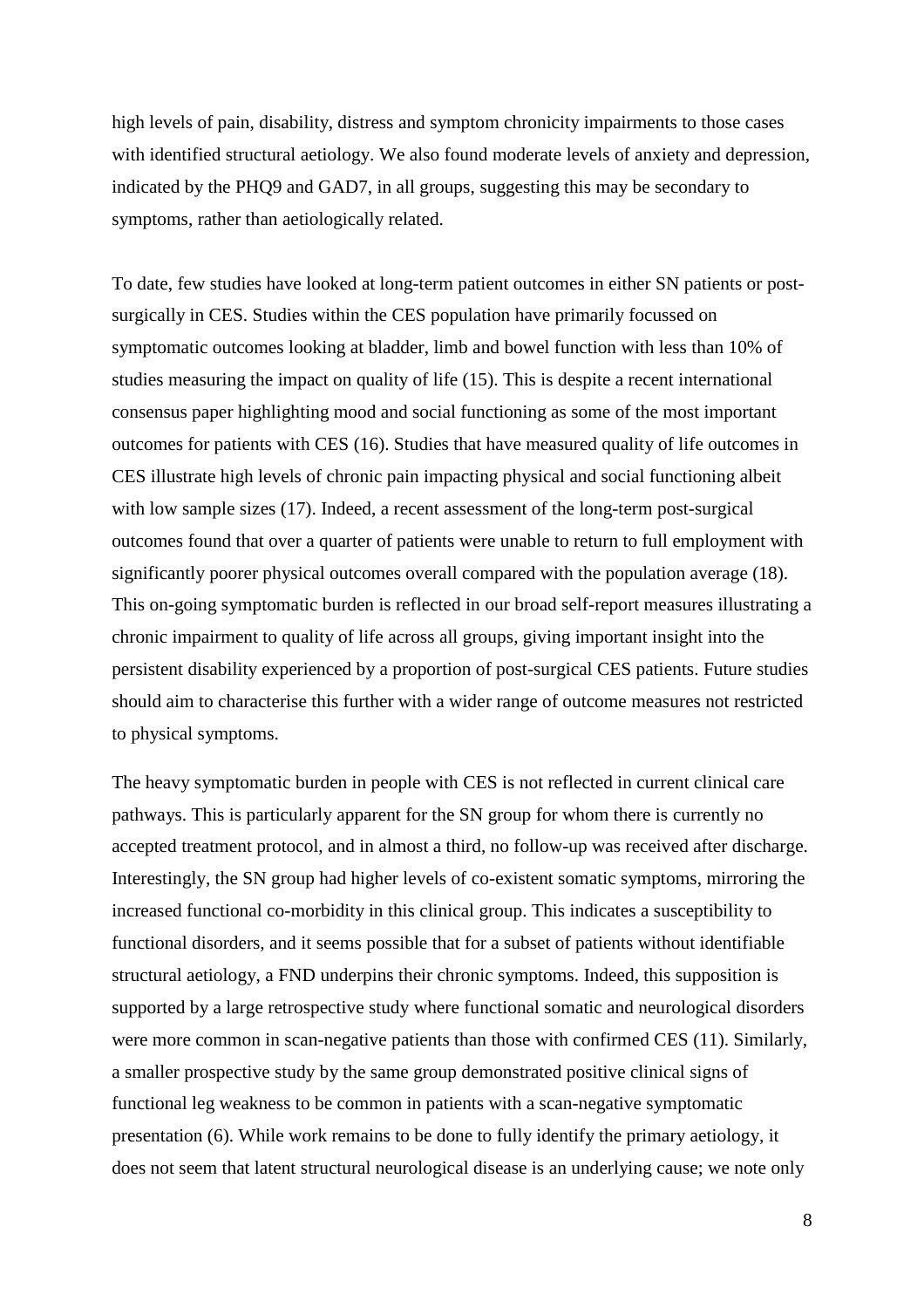three patients who were excluded due to alternative neurological diagnoses accounting for their clinical presentation in 3 years of follow up.

#### **Limitations**

There are a number of limitations which limit the scope of any conclusions we are able to draw. The initial data collection was dependent on routine clinician documentation which, due to the retrospective nature of the study, was not systematic and is vulnerable to missing data. This may explain the apparent absence of excess psychiatric comorbidity found previously in similar scan-negative groups (11). The completion rate for our questionnaire was low and likely to be biased despite over 3 rounds of mailings and telephone messaging, restricting the generalisability of our findings. There may be multiple reasons behind this including some wariness to a perceived 'psychological' emphasis of the study – although letters had the general hospital heading; disillusionment with the clinical service in some; or alternatively a relatively high spontaneous recovery rate in others. Nevertheless, those responses that we did receive give a clear insight into the degree of subjective distress experienced by a portion of this population and highlights a need for greater neuropsychiatric investigation and input.

#### **Conclusions**

Our work echoes earlier indications of a likely functional aetiology underpinning the clinical symptoms in at least a proportion of scan-negative CES patients (11). We demonstrate for the first time, high levels of somatisation, pain and symptomatic distress in this clinical group while simultaneously documenting the lack of adequate follow-up care. While further work needs to be done to elucidate the underlying causes of the disorder, it will also be important to focus on developing clinical care pathways to ensure that this group receives adequate and appropriate follow up in the future.

# **Disclosures of conflict of interest**

None

#### **Acknowledgments**

Many thanks to FND Action who gave helpful feedback in the design of the study and questionnaires.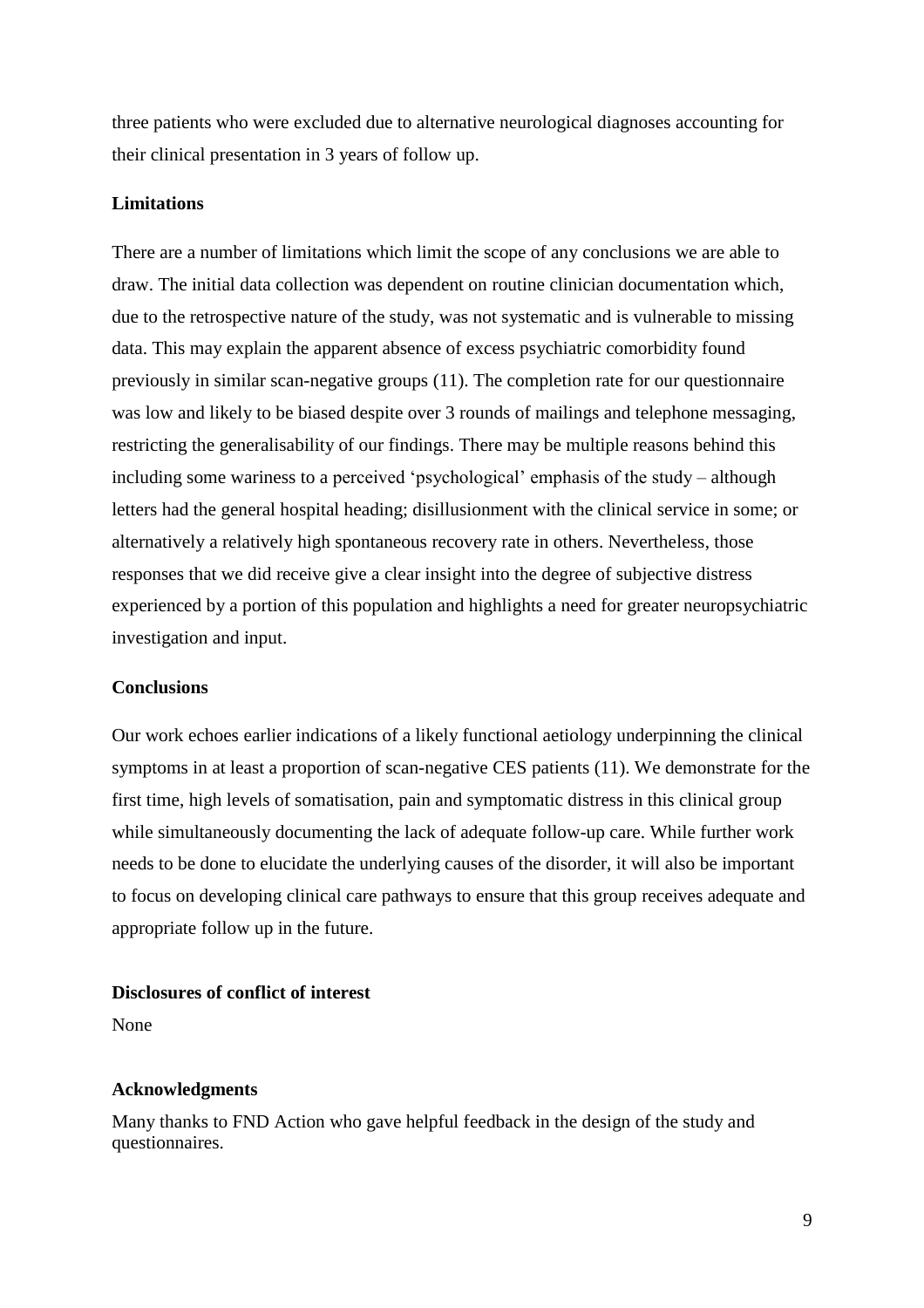# Funding

TN is funded by an NIHR Clinician Scientist Award. This Article presents independent research funded by the NIHR. The views expressed are those of the authors and not necessarily those of the NHS, the NIHR, or the Department of Health. LG was awarded an Isaac Schapera grant to cover the costs of this research.

# **References**

1. McDonnell J, Ahern DP, Gibbons D, Dalton DM, Butler JS. A systematic review of the presentation of scan-negative suspected cauda equina syndrome. Surgeon. 2019.

2. Rooney A, Statham PF, Stone J. Cauda equina syndrome with normal MR imaging. J Neurol. 2009;256(5):721-5.

3. Ahad A, Elsayed M, Tohid H. The accuracy of clinical symptoms in detecting cauda equina syndrome in patients undergoing acute MRI of the spine. Neuroradiol J. 2015;28(4):438-42.

4. Balasubramanian K, Kalsi P, Greenough CG, Kuskoor Seetharam MP. Reliability of clinical assessment in diagnosing cauda equina syndrome. Br J Neurosurg. 2010;24(4):383-6.

5. Bell DA, Collie D, Statham PF. Cauda equina syndrome: what is the correlation between clinical assessment and MRI scanning? Br J Neurosurg. 2007;21(2):201-3.

6. Hoeritzauer I, Doherty CM, Thomson S, Kee R, Carson A, Eames N, et al. 'Scannegative' cauda equina syndrome: Evidence of functional disorder from a prospective case series. Br J Neurosurg. 2015;29(2):178-80.

7. Keynejad RC, Frodl T, Kanaan R, Pariante C, Reuber M, Nicholson TR. Stress and functional neurological disorders: mechanistic insights. J Neurol Neurosurg Psychiatry. 2019;90(7):813-21.

8. Espay AJ, Aybek S, Carson A, Edwards MJ, Goldstein LH, Hallett M, et al. Current Concepts in Diagnosis and Treatment of Functional Neurological Disorders. JAMA Neurol. 2018;75(9):1132-41.

9. Stone J. Functional neurological symptoms. Clin Med (Lond). 2013;13(1):80-3.

10. Stone J, Carson A, Duncan R, Coleman R, Roberts R, Warlow C, et al. Symptoms 'unexplained by organic disease' in 1144 new neurology out-patients: how often does the diagnosis change at follow-up? Brain. 2009;132(Pt 10):2878-88.

11. Hoeritzauer I, Pronin S, Carson A, Statham P, Demetriades AK, Stone J. The clinical features and outcome of scan-negative and scan-positive cases in suspected cauda equina syndrome: a retrospective study of 276 patients. J Neurol. 2018;265(12):2916-26.

12. Fraser S, Roberts L, Murphy E. Cauda equina syndrome: a literature review of its definition and clinical presentation. Arch Phys Med Rehabil. 2009;90(11):1964-8.

13. Reme SE, Tangen T, Moe T, Eriksen HR. Prevalence of psychiatric disorders in sick listed chronic low back pain patients. Eur J Pain. 2011;15(10):1075-80.

14. Srivastava V, Cross S, Shotton H. Treat as one: care of physically ill patients who also have a mental health condition. Br J Hosp Med (Lond). 2017;78(3):126-7.

15. Srikandarajah N, Wilby M, Clark S, Noble A, Williamson P, Marson T. Outcomes Reported After Surgery for Cauda Equina Syndrome: A Systematic Literature Review. Spine (Phila Pa 1976). 2018;43(17):E1005-E13.

16. Srikandarajah N, Noble A, Clark S, Wilby M, Freeman BJC, Fehlings MG, et al. Cauda Equina Syndrome Core Outcome Set (CESCOS): An international patient and healthcare professional consensus for research studies. PLoS One. 2020;15(1):e0225907.